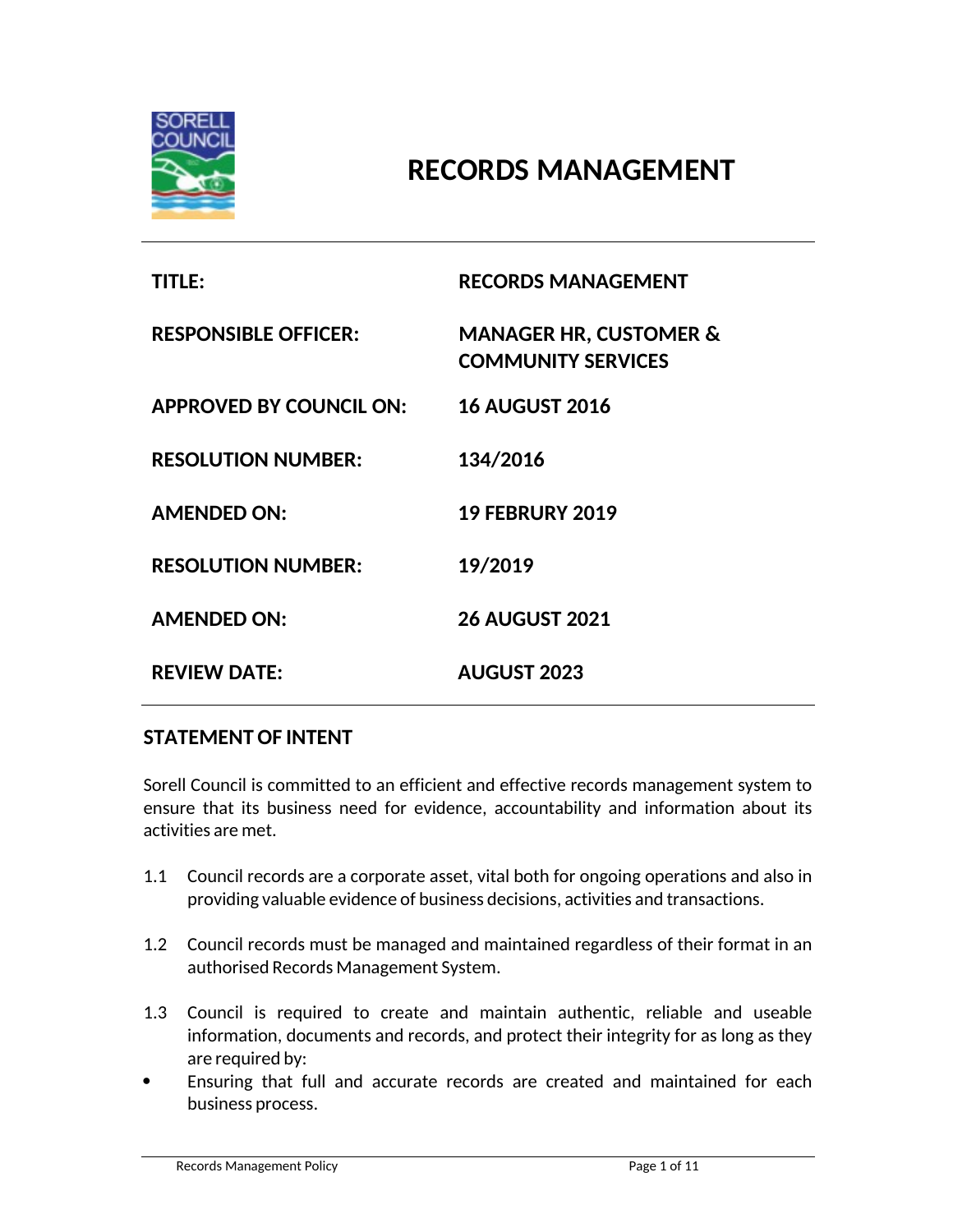- Preserving records, whether physical or electronic, safely and securely.
- Ensuring that electronic records are saved and stored in Council's recordkeeping system, or other approved system, with appropriate metadata captured and naming convention guidelines used to enable their efficient retrieval and use.
- Ensuring records are accessible over time to support the conduct of business, and that they are only retained for as long as required by Council and relevant legislation.
- Assigning responsibilities for recordkeeping.
- 1.4 Council aspires to proactively implement systems and processes which will enable records and information to be stored in an electronic format wherever possible.
- 1.5 Council's Total Administrative Record and Document Information System (TARDIS) is an approved system for the management of electronic and physical records in accordance with the requirements of the Archives Act and complies with the standards described in Australian Standard AS ISO 15489.1 - Records Management.

# **OBJECTIVE**

The objectives of this policy are:

- To ensure effective management of Council records, covering the creation and maintenance of authentic, reliable and useable records.
- To ensure Council's records support the accountability and transparency of its business functions and activities for as long as those records are required.
- To provide evidence of Council's commitment to best practice records management.
- To set out the responsibilities of staff, clarifying their accountability for records and information management (refer to 'Responsibilities' section in this document).
- To ensure that records and information management is undertaken in accordance with business and legislative requirements.

# **SCOPE**

This policy applies to the management and maintenance of records through their life cycle from creation, receipt or capture, to preservation and disposal under the provision of the Archives Act 1983. It includes records in any format held in Council's information systems (TARDIS).

This policy applies to all employees, elected members and contractors (hereinafter referred to as employees) who:

- Access corporate information;
- Create corporate information;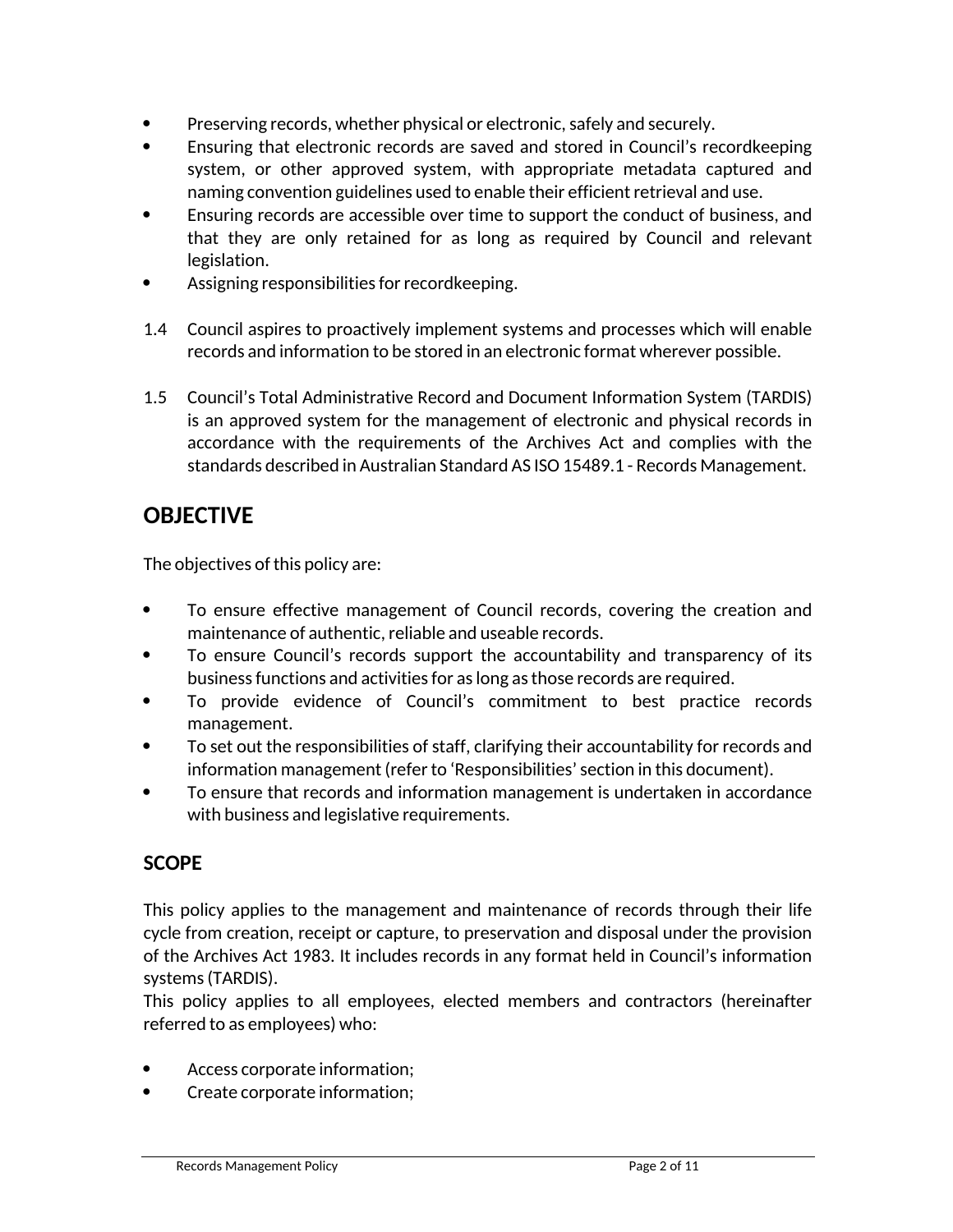- Have responsibilities for corporate information including storage maintenance retrieval dissemination and disposal; and
- Have management responsibilities for officers who perform these tasks.

The key distinction between Council records and other types of information is that Council records provide evidence of business activities (refer to 'Definitions' section in this document for definition of a record).

Records exist in a variety of formats including, but not limited to paper documents, electronic messages, word processed letters, web-pages, information in databases, photographs, film, charts etc.

Regardless of format, records must be created, captured, maintained, secured and disposed of in accordance with the requirements of this Policy (refer to 'guidelines' and associated business rules).

# **DEFINITIONS**

A comprehensive glossary of record keeping terms is provided by the Tasmanian Archive and Heritage Office

**Destruction Authority** - A once-off authorisation from the State Archivist for the destruction of non-scheduled records.

**Disposal** – A range of processes associated with appraisal decisions. These include the retention, deletion or destruction of records in or from recordkeeping systems. They may also include the migration or transmission of records between recordkeeping systems, and the transfer of custody or ownership of records.

**Indexing** – The process of establishing access points to facilitate retrieval of records and/or information (AS 14389 Part1 Clause 3.11).

**Metadata** – In records management, recordkeeping metadata is data that describes the context, content and structure of records and their management through time (AS ISO 15489 Part1 Clause 3.12). Metadata is attached to records when they are created, and added to as a result of different processes, such as sentencing and disposal.

**Record** – Information created, received and maintained as evidence and information by an organisation or person, in the pursuance of legal obligations or in the transaction of business (AS ISO 15489 Part 1 Clause 3.15).

**Retention and Disposal Schedule** – Documents authorized by the State Archivist that set out appropriate retention periods for classes of records. There are two main types: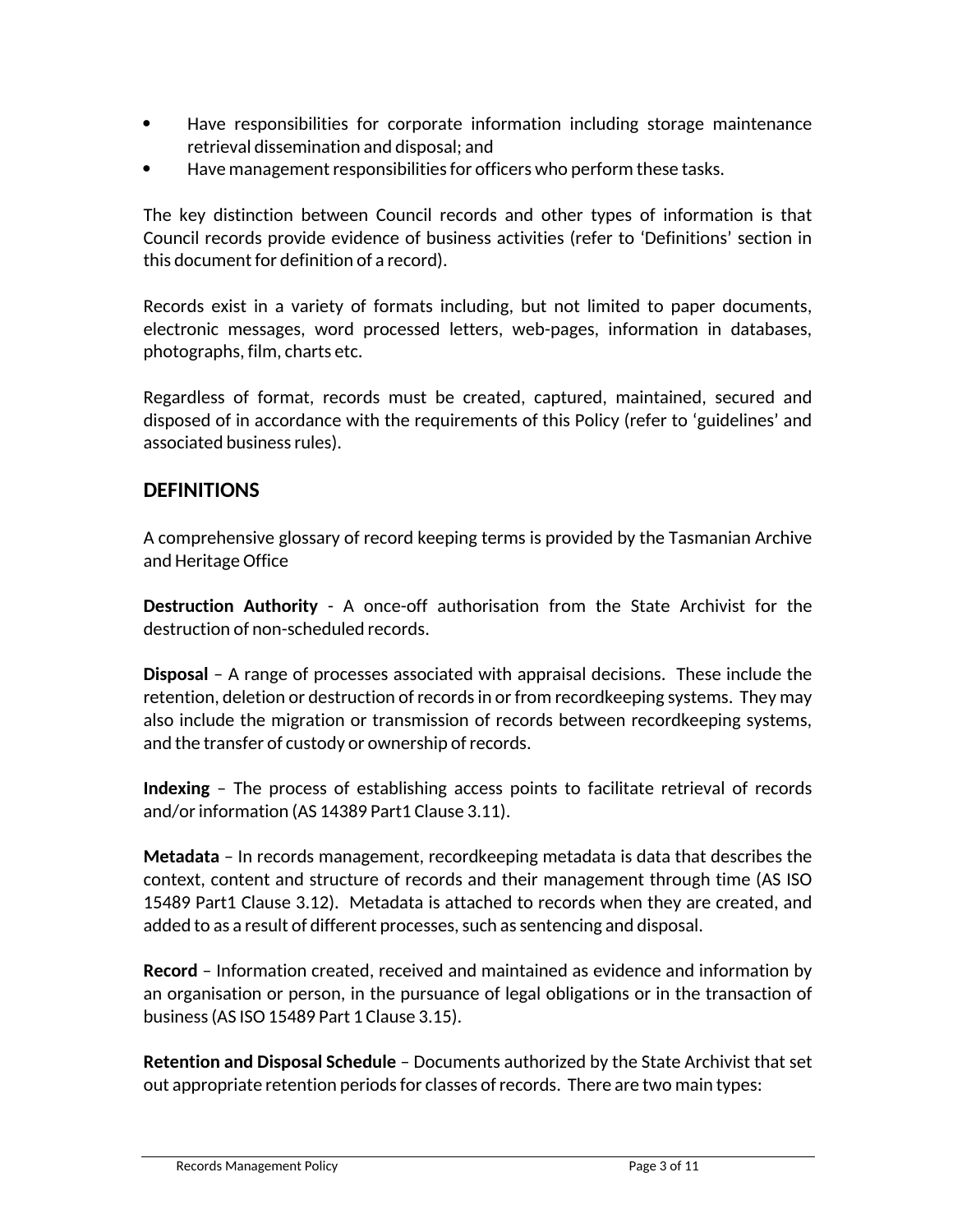- *Functional* retention and disposal authorities authorize the retention and disposal of records unique to a specific organisation.
- $\bullet$  *Common* retention and disposal authorities authorize the retention and disposal of records common to more than one organisation.

Such records may include:

- $\bullet$ General administrative records
- $\bullet$ Common records that relate to unique functions, and
- . Records relating to the unique functions of like organisations such as local councils.

**State Archive** – State archive means any State record or any other record which is deposited and preserved permanently in the Tasmanian Archive and Heritage Office (TAHO).

**State Record**– State record means –

- a) a Crown record: or
- b) a record of a State authority which relates to the business or affairs of that authority; or
- c) a record of a local authority which relates to the business or affairs of that authority; or
- d) any other record that was at any time a record mentioned in paragraph (a), (b) or (c) – but does not include a record of the Parliament of Tasmania.

Sorell Council's record management system:

**TARDIS** – is the Total Administrative Record and Document Information System for Sorell Council also known as Magiq Documents

**Magiq Documents** – is a complete suite of enterprise wide document, records and content management software based on the Microsoft.NET architecture. The web based environment ensures documents & content are available to users simply using their web browser anywhere, anytime. Records are maintained for as long as they are required to effectively and efficiently support Council's business functions and activities.

# **PROCEDURE**

- Local Government (Council) records are State records and, as such, are required to be managed in accordance with the Archives Act 1983.
- Council records are Council's corporate memory, providing evidence of actions and decisions and represent a vital asset to support our daily functions and operations. Records support policy formulation, decision-making and protect the interests of Council.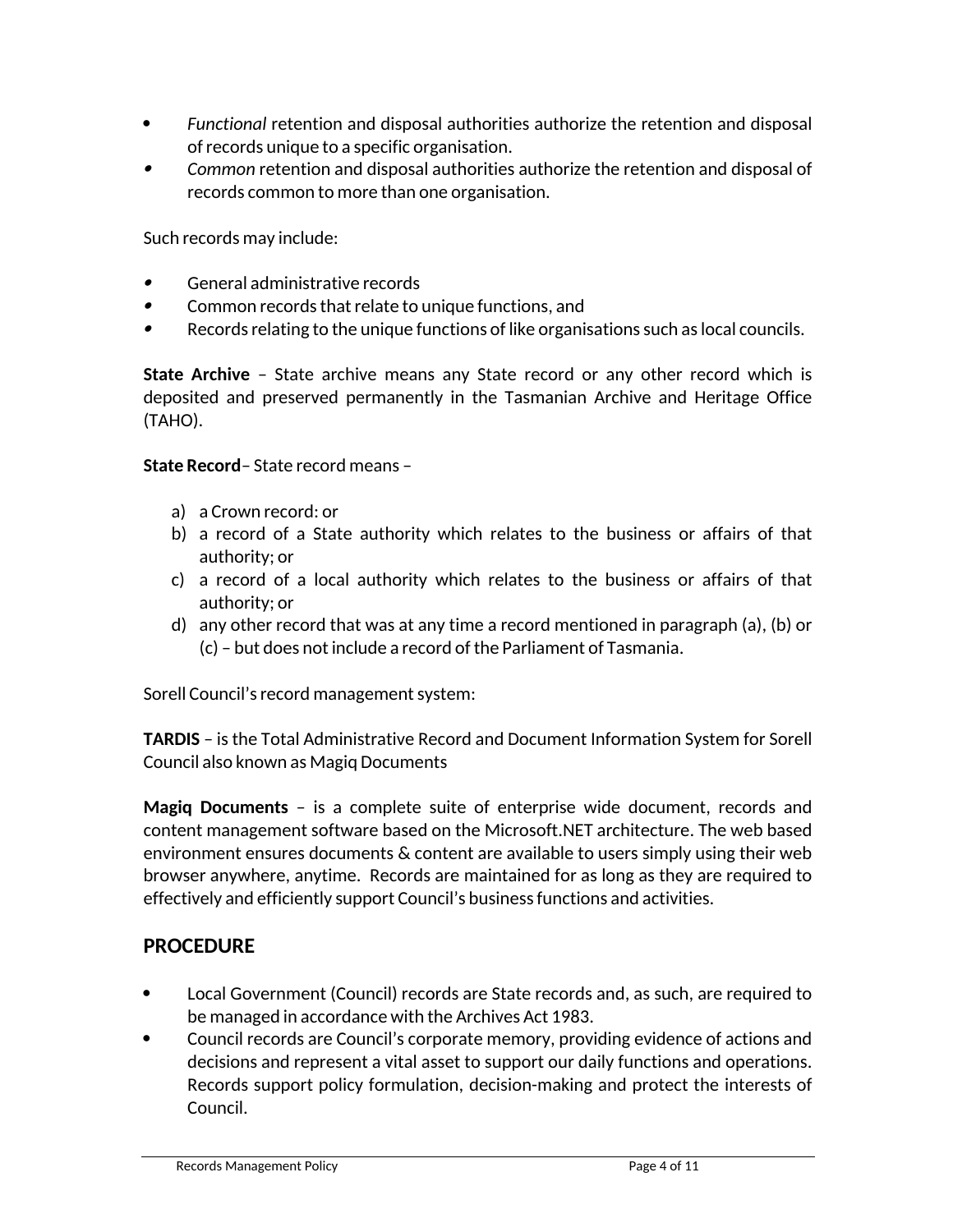- In addition to this, records help us to make good use of precedents and organisational experience. They support consistency, continuity, efficiency and productivity in program delivery, management and administration.
- State legislation and Australian Standards (refer to legislation section below) provide details of the conditions and standards by which records management practices at Council will be guided. They provide a code of best practice for the management of information and records within Council.
- It is the responsibility of all employees to recognise any information that will form part of Council's corporate memory and to manage that information in accordance with the requirements of this policy and associated business rules.
- Information managed in this way will ensure that records are accessible, authentic, accurate, complete, meaningful and stored in a secure manner.
- Council records may only be destroyed in accordance with the Local Government Retention and Disposal Schedule DA2200 which is authorised for use by Tasmanian Archive and Heritage Office (TAHO). It is an offence to destroy or remove state records from the custody of the creating authority without the permission of TAHO. The retention and disposal of Council information is administered by Council's Manager HR, Customer & Community Services.
- Source records converted, managed and reproduced using Council's TARDIS and in compliance with Council's Records Management Policy can be taken to be true copies in accordance with the objectives of AS 15489.1 Section 7.2 – Characteristics of a Record.

# **GUIDELINES**

#### **Creation and maintenance of records**

Business records must be created and captured by everyone subject to this policy. Business records should provide a reliable and accurate account of business decisions and actions. Therefore it is necessary to include all necessary information to support business needs including the names, dates and time, and other key information needed to capture the business context.

Records can be folders, documents or data created, received or maintained as evidence and information of work done for or on behalf of Council Records may be either hard copy or electronic.

Examples of Council records include (but are not limited to):

- Agendas, minutes and papers;
- Compliance case files;
- Complaint correspondence;
- Contracts and agreements;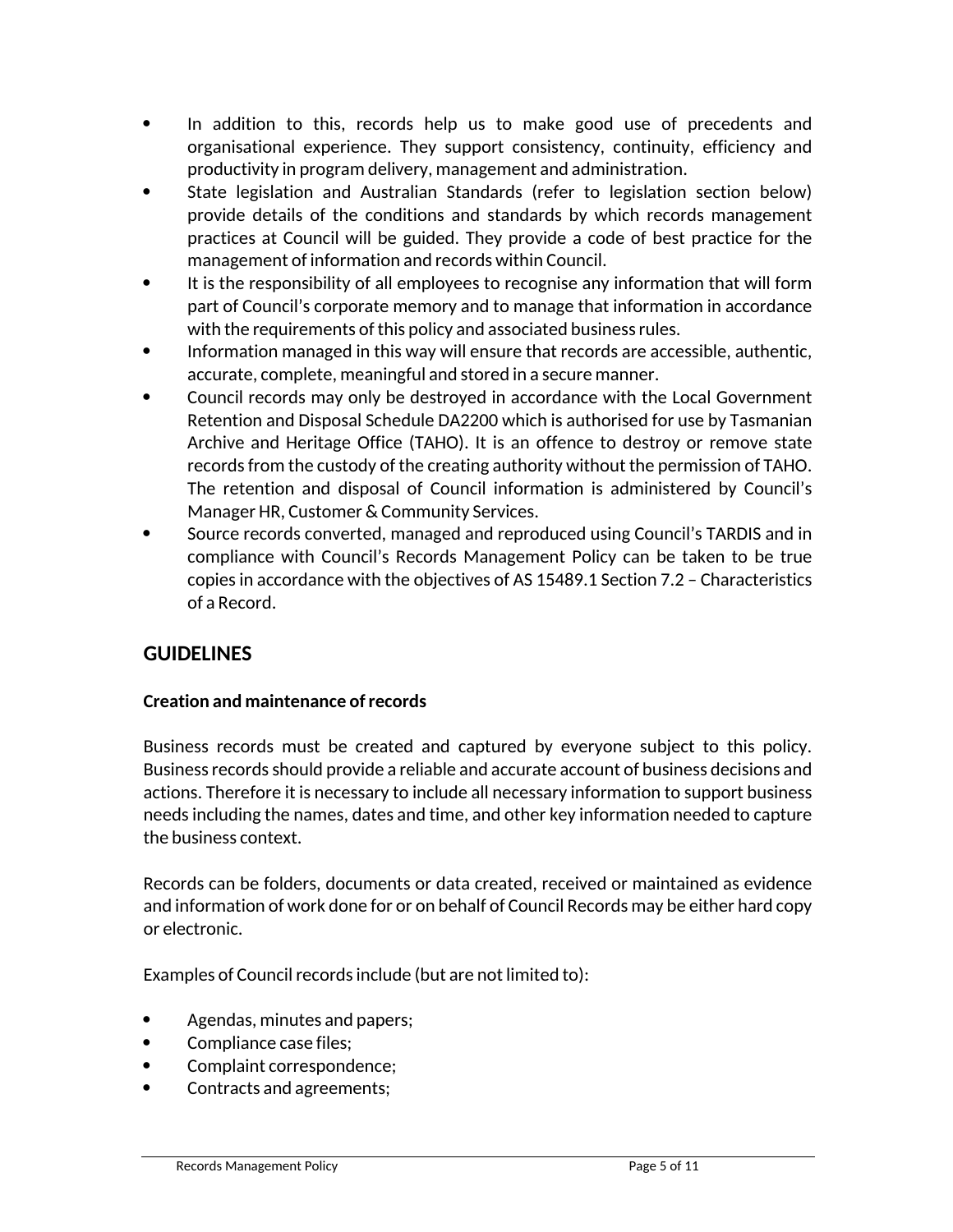- Correspondence received from members of the public, private and public sector organisations that require action;
- Documents related to events organised with or for external organisations, students etc;
- Facilities hire forms and documentation;
- Media releases and articles;
- Personnel recruitment and appointment documentation;
- Policies and guidelines;
- Reports and submissions;
- Risk management registers and documentation;
- Training program documentation.

Ultimately, if the record contains a business transaction or evidence of any decision that has been made on behalf of Council it must be kept for the required time as per an approved Retention and Disposal Schedule authorised by the State Archivist.

Where no Retention and Disposal Schedule exists for the records they must be retained until such a time as they can be either destroyed according to a Destruction Authority authorised by the State Archivist, or transferred to TAHO.

#### **Records that do not have to be kept**

Some records do not belong in Council's recordkeeping system, including:

- External advertising material;
- Externally published newsletters that do not contain material created by or referencing Council;
- Internal e-mails received by "carbon copy" (cc) or "blind carbon copy" (bcc);
- Junk e-mail;
- Personal items including e-mail;
- Rough notes, working papers and calculations used solely to assist in the preparation of other records such as correspondence, non-auditable reports and statistical tabulations;
- Copies of any documents, preserved solely for reference;
- Published material preserved solely for reference;
- Electronic revisions of documents in the agency's recordkeeping system which can be purged/deleted when finalising documents.

Documents of this nature may be destroyed, as defined by TAHO Retention and Disposal Schedule for short-term value records (DA2158).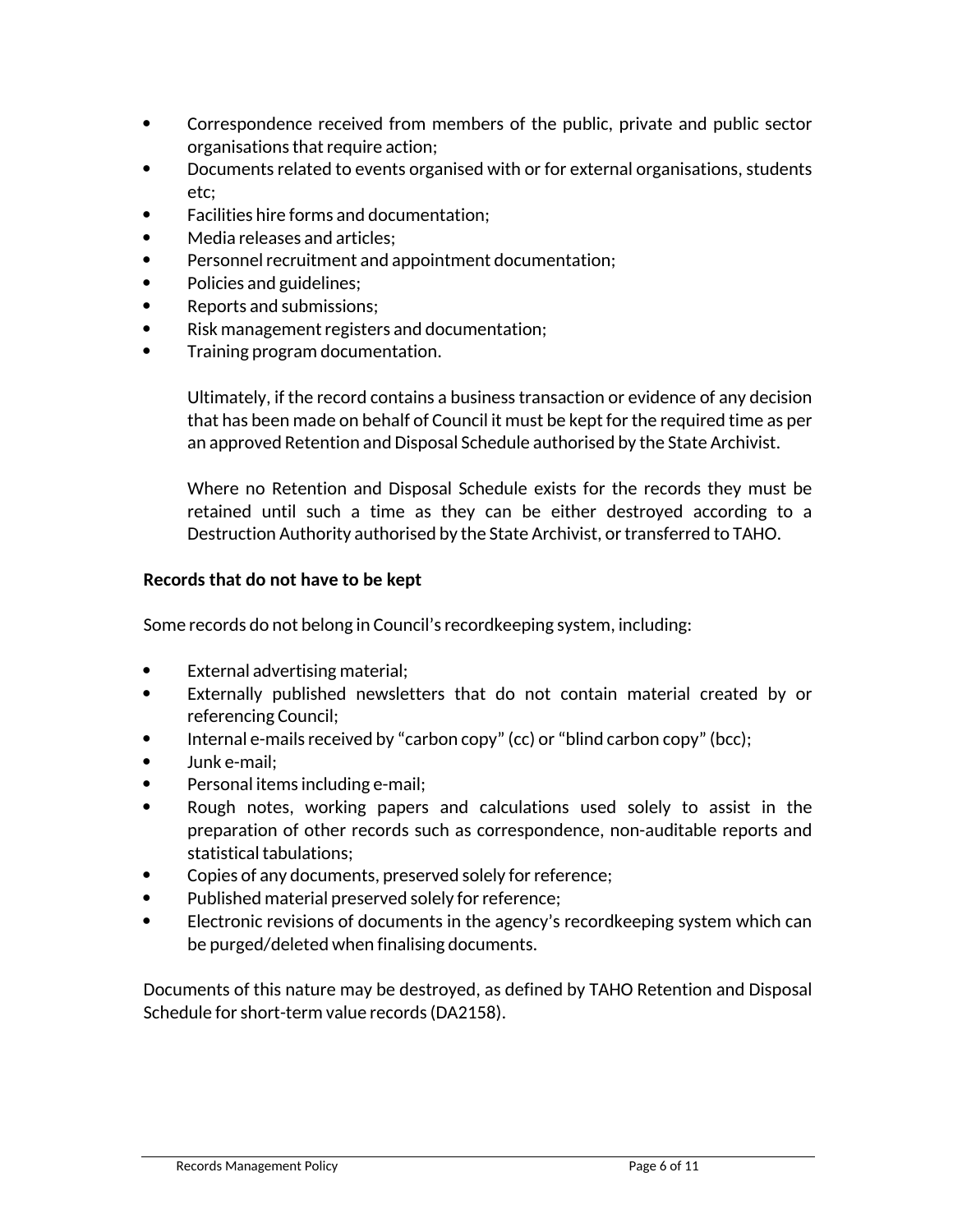#### **Systems used to maintain records**

Records generated within Council in the course of normal business practice or received from an external source are to be registered and captured in TARDIS.

The following business systems are endorsed for the capture and storage of information and records. These include:

- Total Administrative Record and Document Information System (TARDIS) **Magiq Documents;**
- Local Government Information System (property management, rates management, animal control and pet registration, development applications, receipting and direct debit, building registrations, cemetery registrations, septic tank registrations and pensioner remissions) - **PropertyWise**;
- Vaccination recording and reporting system **VacciWise**;
- Financial Management System **Microsoft Dynamics NAV**;
- Asset Management System **Assetic**;
- Geographic Information System **Spectrum Spatial Analysis;**
- Waste Management **Konect;**
- Social Media Archiving **Brolly.**

These endorsed systems appropriately support information and records management processes such as creation and capture, storage, protection of integrity and authenticity, security, access and retention, destruction and transfer.

Corporate records must not be maintained in email folders, shared folders, personal drives or external storage media as these lack the necessary functionality to protect business information and records over time. Records created when using mobile devices may need to be captured into an endorsed system.

#### **Access to records: sharing corporate information within Council**

Information is a corporate resource to which all staff may have access, except where the nature of the information requires restriction. Access restrictions should not be imposed unnecessarily but should protect:

- individual staff, or client privacy;
- sensitive material such as security classified or material with dissemination limiting markings, for example any records information security classified 'Closed Session' or above.

When handling information, employees are reminded of their obligations outlined in their statements of duties and under the Code of Conduct.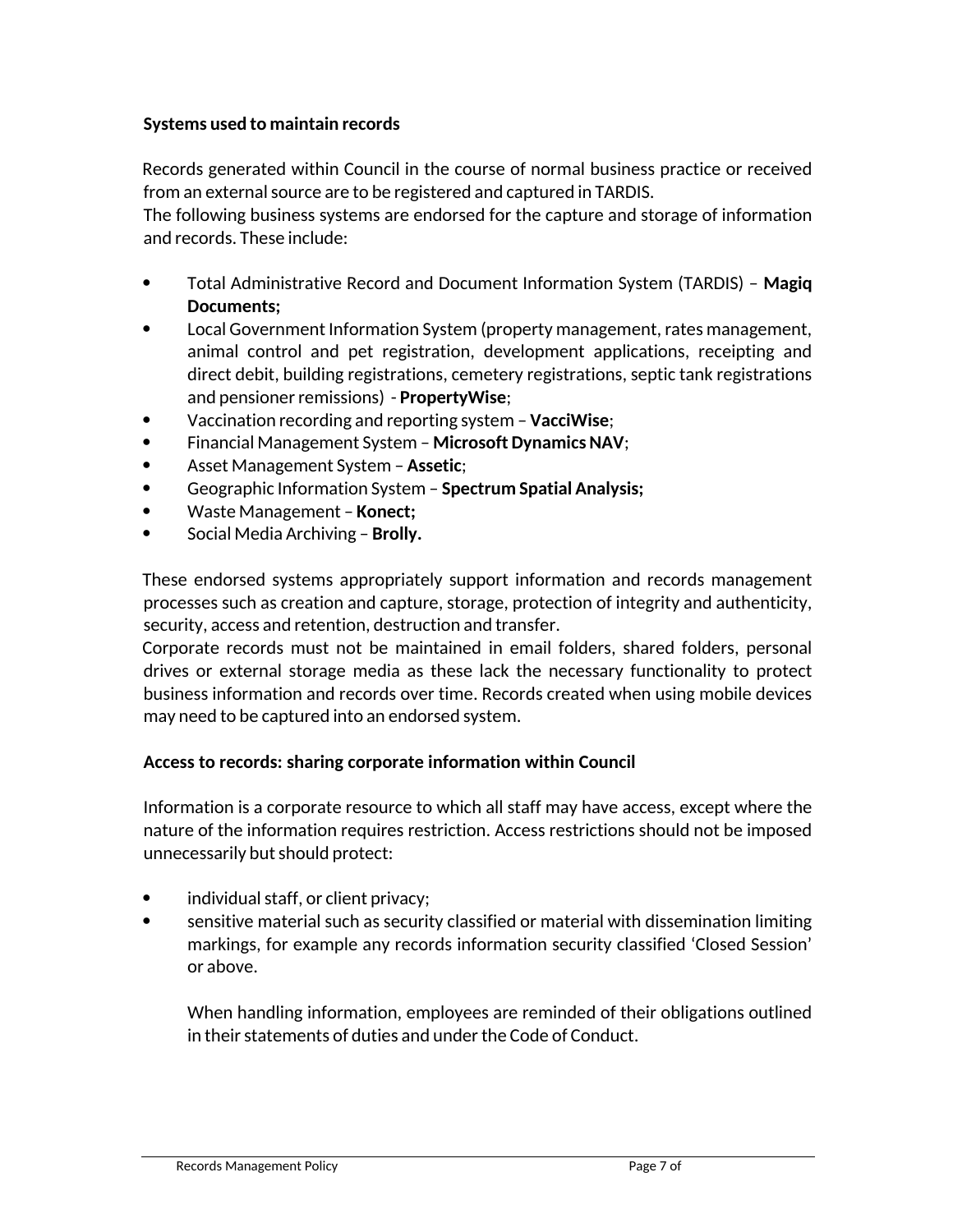#### **Release of publicly available information**

In accordance with Council's obligations under the Right to Information Act 2009, access to publicly available information is provided on our website and in physical form at the Council Office. This is the responsibility of the Manager HR, Customer & Community Services.

The public have legislative rights to apply for access to information held by our organisation under the Right to Information Act. This applies to all information held by Council, whether in officially endorsed records management systems or in personal stores such as email folders or shared and personal drives.

Responses to applications for access under Right to Information legislation are the responsibility of the Manager HR, Customer & Community Services.

Councillor's – Notwithstanding the right to access publically available information, access to corporate information shall otherwise be in accordance with the Local Government Act 1993 s 28A. 'Information and documents relating to functions' which states:

- (1) A councillor, in writing, may request the general manager to make available any information or document or a copy of any information or document in the possession of the council that may be required for the purpose of performing any of the councillor's functions.
- (2) A councillor who makes a request under subsection  $(1)$  is to
	- (a) state in writing the relevance of the information or document to any of the councillor's functions; and
	- (b) declare that he or she would not have, or would be unlikely to have, any pecuniary interest in the matter to which the information or document relates if the matter were to be an item on the agenda of a meeting of the council or a council committee.
- (3) The general manager may refuse the request of a councillor if
	- (a) the general manager believes that the request would unreasonably extend the resources of the council; or
	- (b) the councillor has declared an interest under section 48; or
	- (c) the councillor has failed or refused to make a declaration under subsection (2)(b); or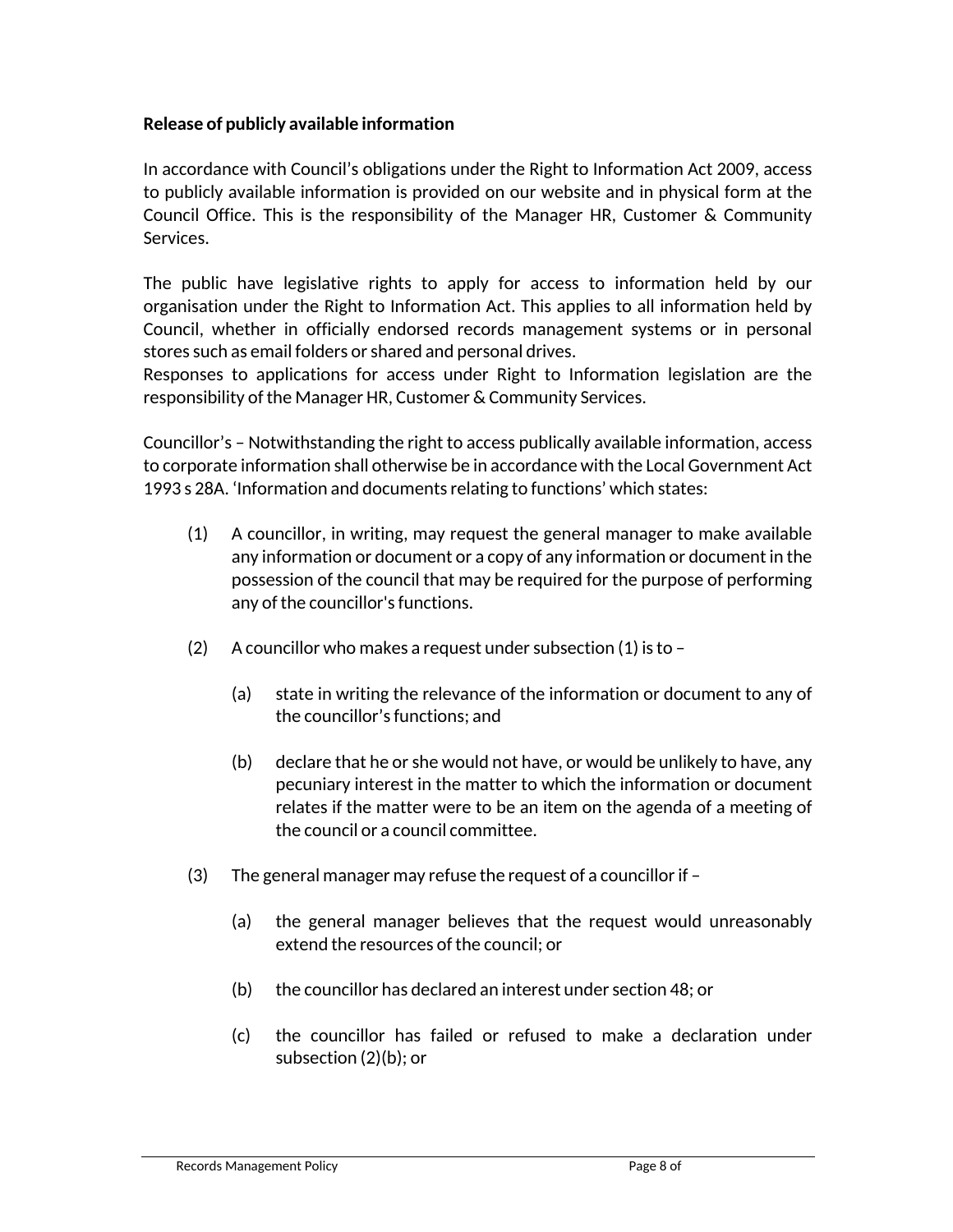- (d) the general manager considers that the information or document requested is not required for the purpose of performing any of the councillor's functions.
- (4) If the general manager refuses the request the general manager is to advise the councillor in writing, stating the reasons for the refusal.
- (5) The general manager is to make any information or document made available to a councillor under this section available to any other councillor on request.

#### **Retention or destruction of records**

Council records are destroyed when they reach the end of their required retention period set out in Records Retention and Disposal Schedules issued by TAHO. Retention periods in disposal schedules take into account all business, legal and government requirements for the records. Council uses the following schedules to determine retention, transfer and destruction actions for its records.

Disposal Schedule for functional records of Local Government: (2017: Disposal Authorisation 2200).

Disposal Schedule for Short Term Value Records (2009: Disposal Authorisation 2158).

Disposal Schedule for Source Records (20012: Disposal Authorisation 2159).

Records cannot be disposed of other than in accordance with all relevant Retention and Disposal Schedules and Destruction Authorities authorised by the State Archivist. In addition to this, records cannot be disposed of without the approval of both the Manager HR, Customer & Community Services and the Manager of the business unit that is responsible for the records.

Some records can be destroyed in the normal course of business. These are records of a short-term, facilitative or transitory value that are destroyed as short term value records. Examples of such records include rough working notes, drafts not needed for future use or copies of records held for reference.

Central to Councils accountability process is the requirement it maintains a Register of Records Destroyed. This is the agency's formal evidential record of destruction and must be retained permanently by the agency. The Register must be clearly identified as the Register of Records Destroyed under Section 20(2)(b) of the Archives Act 1983.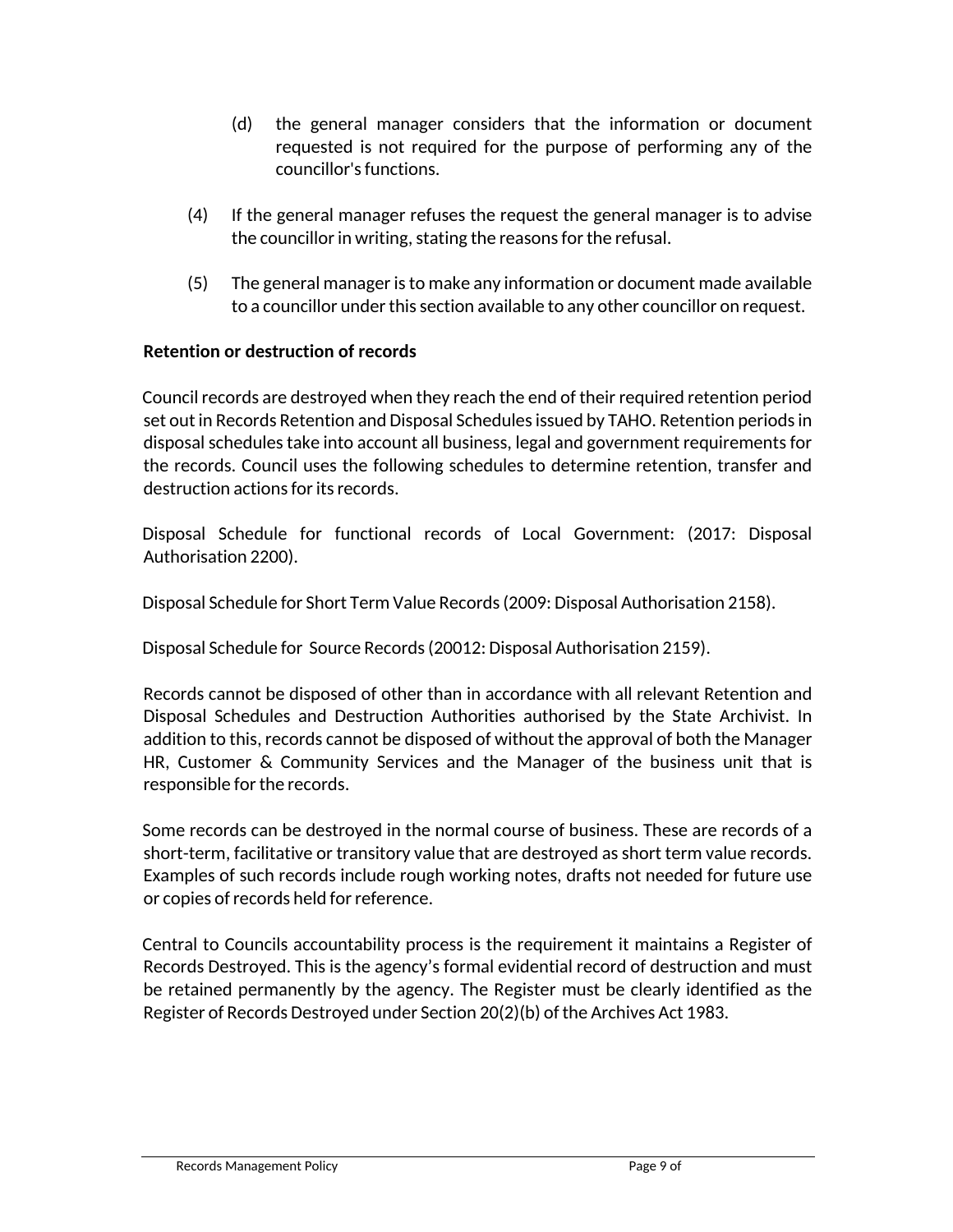#### **Transfer of Records**

At times certain records may be required to be transferred out of the custody of Council. This occurs when records of archival value are no longer being actively used and/or are 25 years or older.

In this instance Council transfers them to Tasmanian Archives and Heritage Office (TAHO).

Another instance where records may be transferred is when records are affected by administrative change and are transferred to an inheriting agency or to a private body. In either case, permission must be sort from TAHO before the records are transferred.

#### **Monitoring the Records Management program**

Records will be monitored for breaches of this Policy by the Manager HR, Customer & Community Services who will facilitate training as required.

Day-to-day records management audit activities will be coordinated by the Records Officer.

#### **Responsibilities**

All employees are responsible for the management of all records created in the course of their work. This includes complying with this Policy at all times.

Employees must always be mindful that all records created in the course of their employment are the property of Council.

Specific responsibilities and accountabilities for information and records management at Council include:

The General Manager:

- Recognises, encourages and adopts records and information management as a key function of the organisation; and
- Ensures that the Information and Records Management program satisfies operational and legislative requirements and obligations.

Managers:

- Ensuring their staff are aware of, and comply with, their information management responsibilities;
- Are responsible for ensuring that all employees are aware of this policy; and
- for taking appropriate remedial action when this policy is contravened.